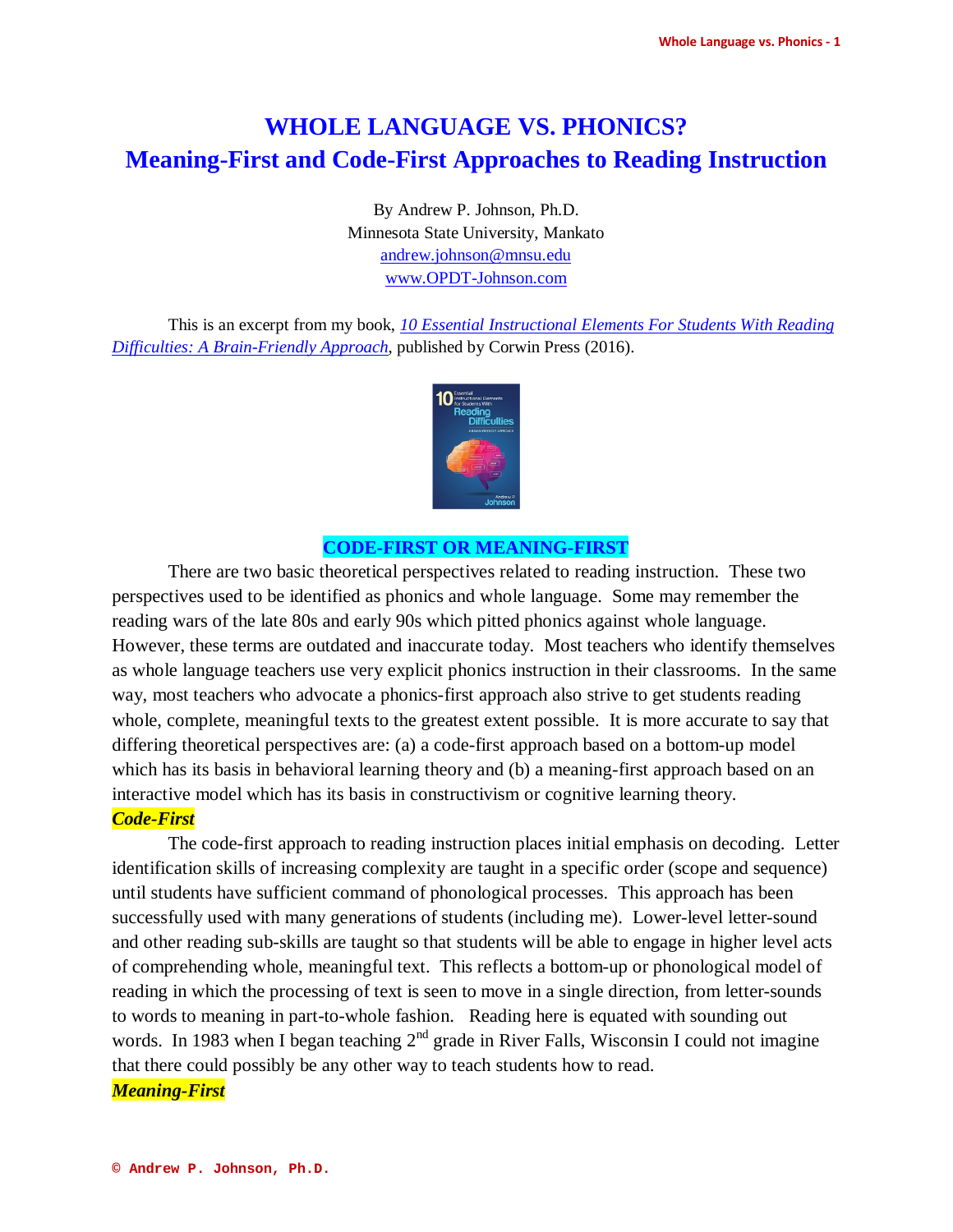The meaning-first approach to reading instruction places the emphasis on getting students engaged in whole, complete texts first then teaching skills within that meaningful context. Reading here is defined, not as sounding out words, but creating meaning with print. Reading is seen as both a top-down and bottom-up process. This reflects an interactive model of reading. Higher level cognitive processes interact with lower-level letter identification skills to create meaning during the act of reading. I call this a neurocognitive model because of the importance of both neurological functions and cognitive structures in creating meaning with print. Explicit instruction is used to teach phonics as well as other word identification skills. However, this instruction takes place in the context of whole, meaningful text to the greatest extent possible so that students are able to simultaneously develop the ability to use higher level processes as well as lower level skills.

## *Top-Down*

What about a top-down model of reading? Here, higher level cognitive structures and processes would be used almost exclusively to identify words. Skills instruction of any kind would be minimal. Whole language teaching is often mischaracterized as a purely top-down approach; however, in my experience, very few people (if any) ascribe to a purely top-down approach to reading instruction. Most whole language teachers and scholars believe in very direct and explicit phonics instruction. It's not the "what" of phonics instruction that is in question, it's the "how" and "how much" of phonics instruction.

# **TOOLS IN YOUR TEACHING TOOLBOX**

The thumbnail sketches presented above are by no means completely descriptive of the two general approaches to reading instruction. They are meant simply to provide context for the chapters that follow. As to which one is the "correct" approach, there will always be wellinformed people of good character on both sides of this issue. I ascribe to a meaning-first approach based on the neurocognitive model of reading. From my perspective, a vast array of research from many different fields clearly points to the neurocognitive model of reading. However, I recognize that others disagree.

#### **APPROACHES TO EARLY LITERACY INSTRUCTION**

The two approaches described above will be shown in the context of early literacy instruction (students ages 3, 4, and 5).

# *Code-First*

The code-first approach, sometimes called the *reading readiness approach,* assumes that children require a great deal of explicit instruction in order to be made ready to read. Direct instruction is used to teach a prescribed set of reading sub-skills (such as alphabetics, phonics, and phonemic awareness), in a predetermined order (scope and sequence), using predominately drill and practice.

There are some effective elements to take from this approach; however, research to support the efficacy of skills-only, phonics-first programs at the emergent level is inconclusive (Cole, 2003; Pearson & Hiebert, 2013; Smith, 2003). While instruction that focuses solely on reading sub-skills may result in increases in measures of these same reading sub-skills initially (as we would expect); at the emergent level it has not been shown to demonstrate positive effects on oral reading, comprehension, word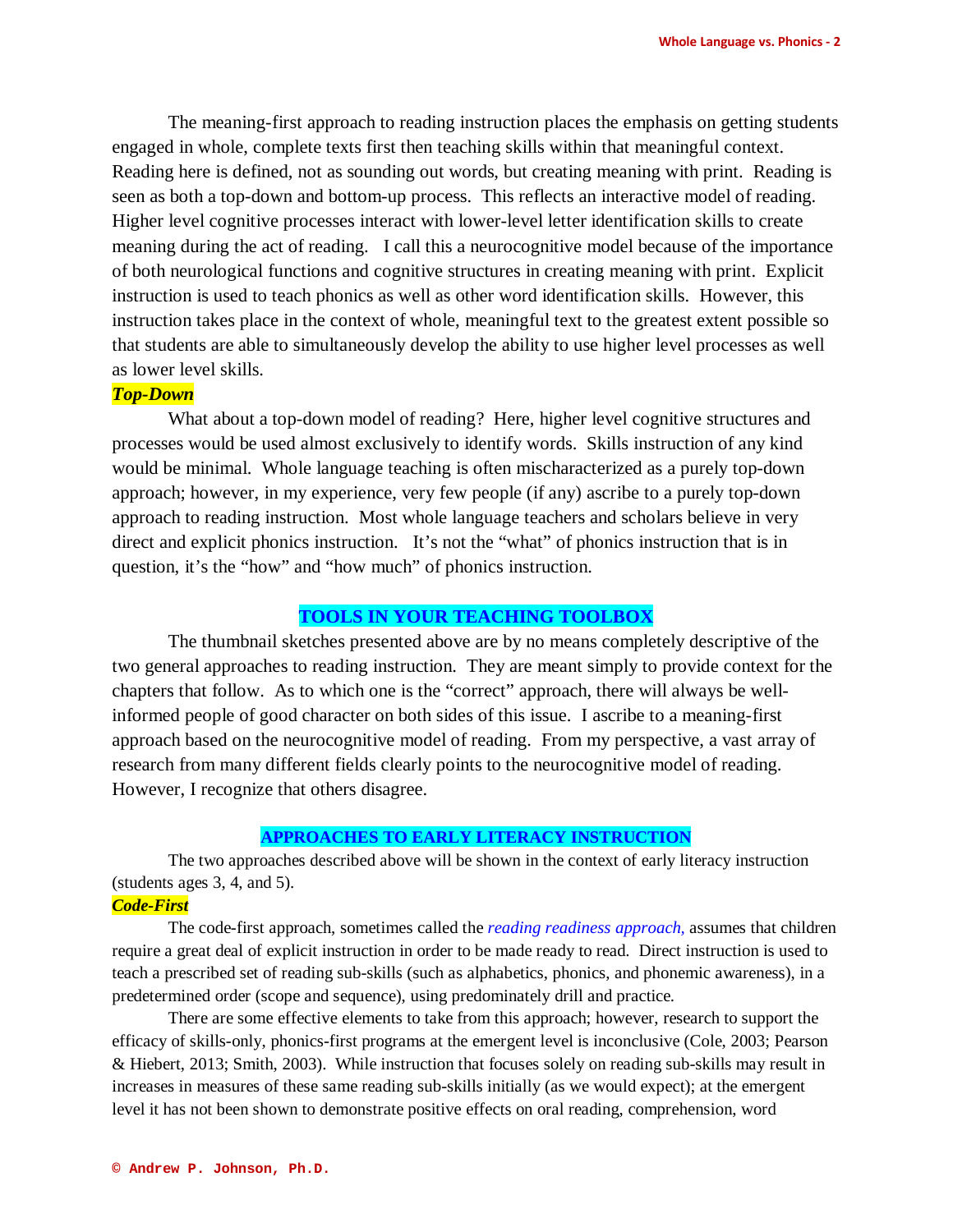recognition, or spelling (Casbergue & McGee, 2011; Cain, 2009; Paciga, Hoffman, & Teale, 2011; Taylor, Anderson, Au, & Raphael, 2000); or on higher level literacy skills and later literacy achievement (Teale, Hoffman, & Paciga, 2010). As well, these types of interventions do not reflect what we know about human learning and how the brain creates meaning. Finally, this approach does not give any attention to young children's social, emotional, cognitive, or physical development.

#### *Meaning-First*

The meaning-first approach, sometimes called an *emergent literacy approach,* assumes that literacy emerges as a series of naturally developing skills and behaviors as children are developmentally ready and as they are exposed to certain conditions. This emergence occurs in much the same way that oral language emerges. This approach is based in large part on observations of real children actually learning within natural settings (Cambourne, 1993; Clay, 1982; Piaget & Inhelder, 1969; Vygotsky, 1981). Meaning-first approaches have been shown to out-perform code-first approaches in measures of reading comprehension, writing, and metacognitive knowledge (Yaden, Rowe, & MacGillivray, 2000).

Meaning-first approaches tend to align with our natural human tendencies for language learning. In this sense, humans are naturally hard-wired to learn language (Chomskey, 1965). The same language acquisition device the brain uses to learn to speak is involved in learning to read and write. Young children learn to speak because:

- they're immersed in actual, real-life speaking experiences.
- they're provided small bits on instruction in authentic contexts.
- they're encouraged to talk about things that make sense and are of interest to them.
- they use language for real life purposes.
- we respond to them instead of correct them.
- we encourage their early attempts and successful approximations.
- language is used in play and social interactions.

In effective meaning-first classrooms, these same conditions are applied to learning to read and write. Thus, we don't teach children to read and write as much as we create the conditions whereby all students can develop their full literacy capacities. This occurs when children are engaged in authentic literacy experiences with explicit instruction, modeling, and scaffolding and with lots of time to practice reading and writing. (These same conditions should be applied to literacy learning at all levels.) Figure 7.1 contains elements that Morrow and Dougherty (2011) have identified as being essential for effective literacy instruction in pre-school and kindergarten classrooms.

#### **Figure 7.1. Elements necessary for effective emergent literacy instruction**.

- explicit modeling and scaffolding of lesson to be learned.
- guided practice
- independent practice
- time on task
- structure and routines
- differentiation of instruction to meet individual needs.
- feedback for children
- time to explore
- time to experiment
- time to collaborate in social settings
- time for problem solving.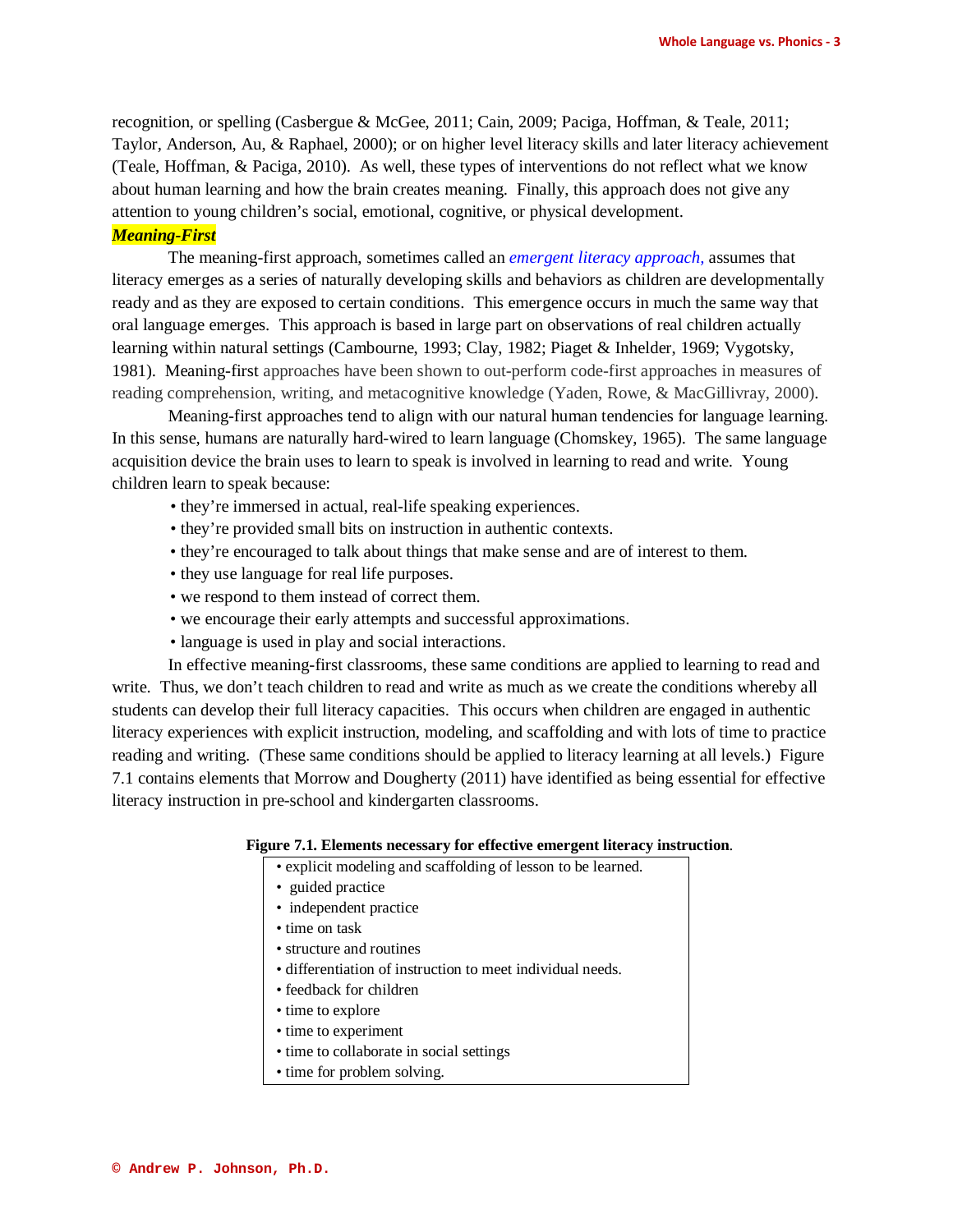#### *Skills Instruction in a Meaning-First Approach*

Meaning-first approaches to early literacy instruction use direct and explicit instruction to teach reading sub-skills such as alphabetics, phonics, and phonemic awareness. However, these sub-skills are taught in ways that are developmentally appropriate and in the context of authentic reading and writing. Whereas, a skills-based approach starts with explicit instruction of reading sub-skills and moves to real reading and writing later on; a meaning-first approach immerses students in authentic reading and writing experiences first, then teaches essential skills within that context. This actually results in more-direct instruction than a skills-based approach. Here the necessary skills are taught directly in the context in which they are used. Also, students are not asked to make a link between abstract skills taught in one context and real life literacy in another context.

Learning letter-sound relationships is necessary for learning to reading but far from sufficient. Learning to read and write cannot be reduced to simply mastering a predefined set of sub-skills. Instead, early literacy learning is more like systems theory in that there is an interrelationship among multiple elements: linguistic, cognitive, emotional, and social systems (Dickinson, McCabe, & Essex, 2006), as well as knowledge and experience (Neuman, 2006). Each element reinforces as well as draws upon the other. Thus, an effective meaning-first approach focuses on nurturing and developing each of these elements in developmentally appropriately ways.

# *Developmentally Appropriate Instruction*

There is a reason why effective kindergarten instruction does not look like instruction in a first grade classroom: kindergarten is not first grade. There are certain types of instruction and experiences that are very effective for older students, that are simply not developmentally appropriate for young children (IRA & NAEYC, 1998). Thus, with young children you want to avoid what is called the *pushdown curriculum.* This is where a first grade curriculum gets pushed down into kindergarten or preschool.

Children think in qualitatively different ways at different stages of development. Thus, instruction for young children must be developmentally appropriate. Starting reading instruction sooner doesn't mean students will be further ahead at a later point. From a developmental stand point, educational experiences must fit students' social, emotional, cognitive, and physical developmental levels. This doesn't mean that you shouldn't address phonics and other reading sub-skills in pre-school and kindergarten classrooms. It means that the form that this instruction takes should be developmentally appropriate. It's not the 'what' of phonics as much as the 'how' or the 'how much' that is in question. Worksheets and a lot of time spent drilling and practicing are not developmentally appropriate practices at the emergent levels. Most instruction at these levels should be incidental or involve play. This is how young children learn.

# *Whole-to-Part-to-Whole Instruction*

Learning complex skills (such as reading and writing) is most efficient when addressed whole-topart-to-whole (Donnelly & Davidoff, 1999; Helmut, 2005; Julia, 2006; Lim, Reiser, & Olina, 2009; Tanaka & Gauthier 1997). When learners can get a sense of the whole, they're better able to see where the smaller parts fit within this context. The description of Mr. Jay in Figure 7.2 is an example of wholeto-part-to whole instruction. Children here were immersed in authentic reading and writing experiences (whole). They were given small bits of letter-sound instruction (part) within this meaningful context. They were then invited to engage in other authentic literacy experiences (whole). For example, they would spend time each day reading real books. Their reading at this level may rely more on picture cues than letter cues, but they were creating meaning with print. Activities here would include picture reading,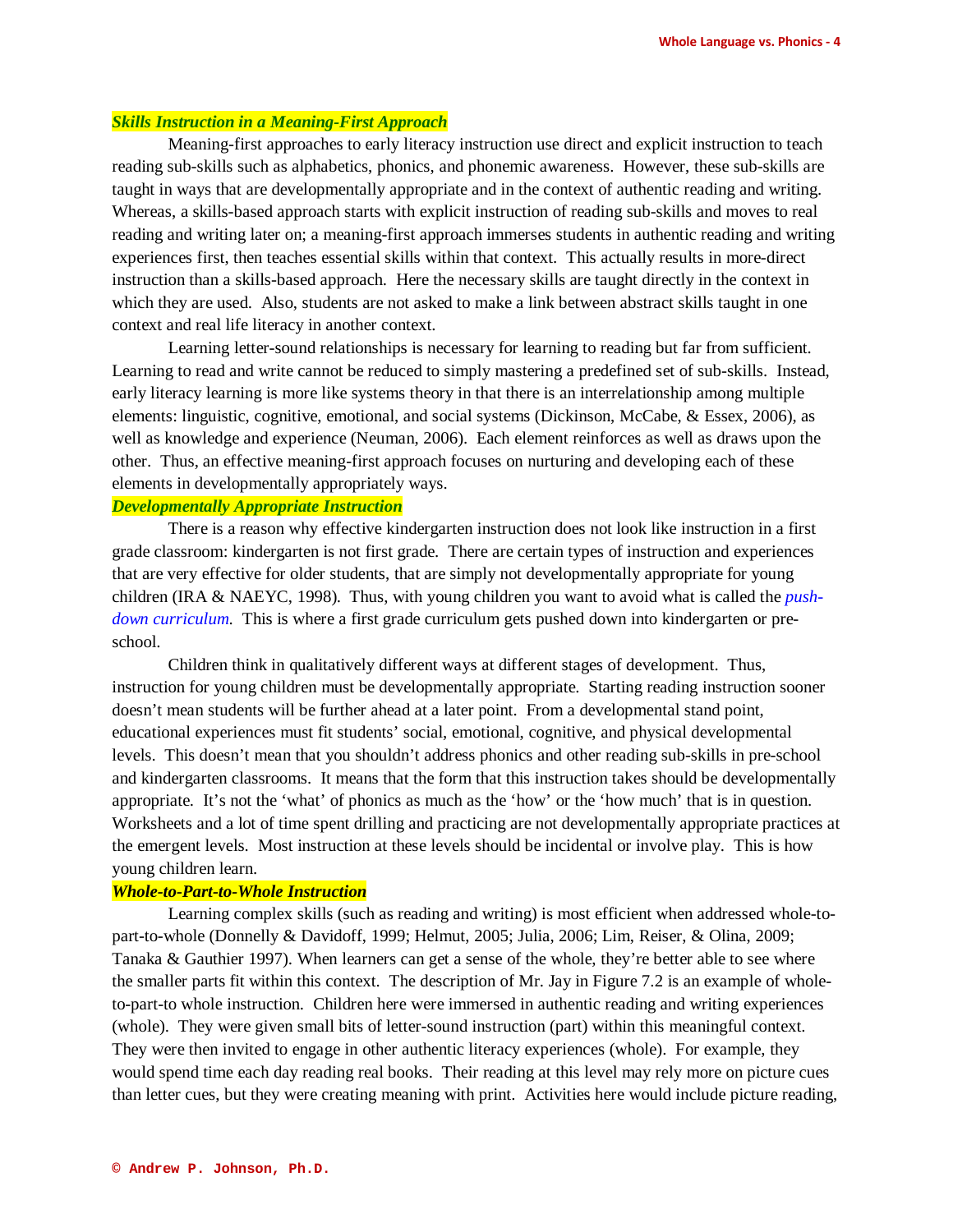pretend reading, echo reading, and choral reading. He also tried to get children writing real things. Again, their writing may rely more on pictures than letters, but they were using pictures and letter symbols to communicate in developmentally appropriate ways.

# **Mini-Lectures Related to Whole Language and Phonics**

Whole Language (meaning-based) vs. Phonics (skills-based) <https://www.youtube.com/watch?v=i46xKEkzsz8>

Research Review: Whole Language and Dyslexia <https://www.youtube.com/watch?v=hyYHt-7SCv4>

Literacy "instruction" for Pre-School and Kindergarten <https://www.youtube.com/watch?v=h-J8hYhH2Bg>

Whole Language: Part 1 <https://www.youtube.com/watch?v=dW6NfBi5wxQ>

Whole Language: Part 2 <https://www.youtube.com/watch?v=jxeqk3ATgYQ>

A Balanced Approach to Literacy Instruction: Part 1 <https://www.youtube.com/watch?v=7kQZJnuJ4Lg>

A Balanced Approach to Literacy Instruction: Part 2 [https://www.youtube.com/edit?o=U&video\\_id=rgcqZxYMyQM](https://www.youtube.com/edit?o=U&video_id=rgcqZxYMyQM)

A Balanced Approach to Literacy Instruction: Part 3 <https://www.youtube.com/watch?v=fEV5GTwR0z4>

A Balanced Approach to Literacy Instruction: Part 4 <https://www.youtube.com/watch?v=2y169g13kZM>

#### **REFERENCES**

- Biemiller, A. (2006). Vocabulary development and instruction: A prerequisite for school learning. In D.K. Dickenson and S.B. Neuman (Eds). *Handbook of early literacy research, Volume 2*, pp. 41-51. New York, NY: Guildford Press
- Britto, P.R., Fuligni, A.S., and Brooks-Gunn, J. (2006). Reading ahead: Effective interventions for young children's early literacy development. In D.K. Dickenson and S.B. Neuman (Eds). *Handbook of early literacy research, Volume 2*, pp. 311-332. New York, NY: Guildford Press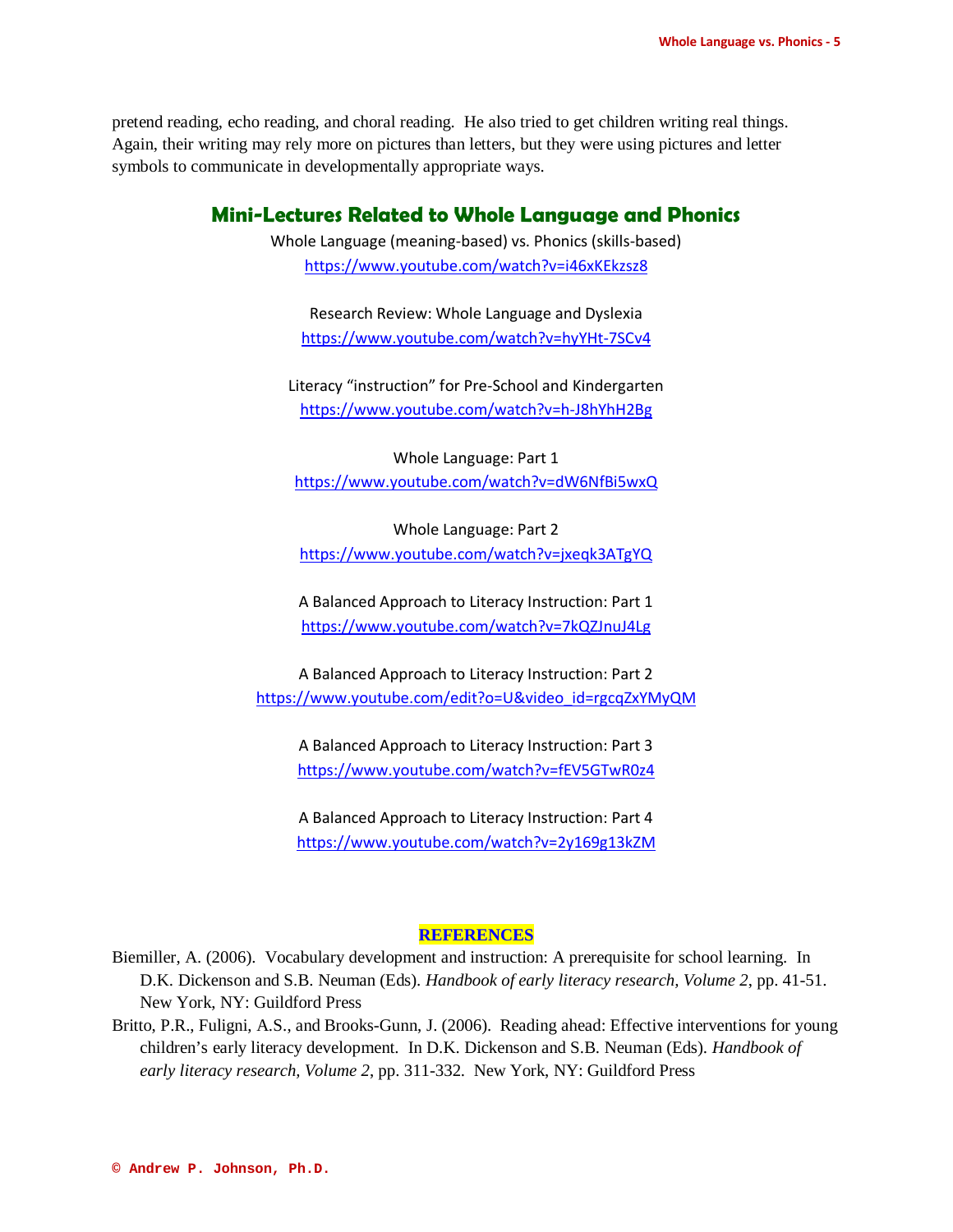- Cain K., (2009). Making sense of text: Skills that support text comprehension and its development. *Perspectives on Language and Literacy, 35*, 11-14
- Cambourne, B. (1993). *The whole story: natural learning & the acquisition of literacy in the classroom.* New York, NY: Scholastic
- Casbergue, R.M., & McGee, L. (2011). Shifting perspectives in emergent literacy research. 185-195. In A. McGill-Franzen & R. Allington (Eds). *Hand book of reading disability research.* New York, NY: Routledge.
- Chomsky, N. (1968). *Language and mind.* Orlando, FL:Harcourt, Brace & World
- Clay, M.M. (1982). *Observing young readers: Selected papers.* Exeter, NH: Heinemann.
- Coles, G. (2003). *Reading the naked truth: Literacy, legislation, and lies*. Portsmouth, NH: Heinemann
- Dickinson, D.K., McCabe, A., & Essex, M.J. (2006). A window of opportunity we must open to all: The case for preschool with high-quality support for language and literacy. In D.K. Dickenson and S.B. Neuman (Eds). *Handbook of early literacy research, Volume 2*, pp. 11-28. New York, NY: Guildford Press
- Donnelly, N., & Davidoff, J. (1999). The mental representations of faces and houses: Issues concerning parts and wholes. *Visual Cognition, 6*, 319–343.
- Helmut, L. (2005). When context hinders! Learn-test compatibility in face recognition. *The Quarterly journal of experimental psychology*, 58, 235-250.
- International Reading Association and the National Association for the Education of Young Children (1998). *Learning to reading and write: Developmentally appropriate practices for young children.*  [www.reading.org/Libraries/position-statements-and-resolutions/ps1027\\_NAEYC.pdf](http://www.reading.org/Libraries/position-statements-and-resolutions/ps1027_NAEYC.pdf)
- Julia, E. (2006). Researching children's experience hermeneutically and holistically, Alberta Journal of Educational Research; 52, 111-126.
- Lim, J., Reiser, R., & Z. Olina. (2009) The effects of part-task and whole-task instructional approaches on acquisition and transfer of a complex cognitive skill*. [Educational Technology Research &](javascript:__doLinkPostBack()  [Development;](javascript:__doLinkPostBack() 57*, 61-77.
- Morrow, L.M. & Dougherty, S. (2001). *Early Literacy development: Merging perspectives that influence practice. In D. Lapp and D. fisher (Eds). Handbook of research on teaching the English language arts. (3rd Ed.*), p*p. 39-52.* New York, NY: Routledge.
- Neuman, S.B. (2006). The knowledge gap: Implications for early education. In D.K. Dickenson and S.B. Neuman (Eds). *Handbook of early literacy research, Volume 2*, pp. 29-40. New York, NY: Guildford Press
- Paciga, K., Hoffman, J.L. & Teale, W.H. (2011). The national early literacy panel and preschool literacy instruction: Greenlights, caution lights, and red lights. *Young Children, 66,* 49-57
- Pearson, P.D., & Hiebert, E.H., (2013). National reports in literacy: building a scientific base for practice and policy (6th ed., pp. 1133-1149). In A.E. Alvermann, N.J. Unrau, & R.B. Ruddell (Eds.). *Theoretical models and processes of reading* (6th ed.) Newark, DE: International Reading Association
- Piaget, J. & Inhelder, B. (1969). *The psychology of the child.* New York, NY: Basic Books.
- Smith, F. (2003). *Unspeakable acts, unnatural practices: Flaws and fallacies in "scientific" reading instruction.* Portsmouth, NH: Heinemann.
- Tanaka, J. W., & Gauthier, I. (1997). Expertise in object and face recognition. In R. L. Goldstone, P. G. Schyns, & D. L. Medin (Eds.), *Psychology of learning and motivation, mechanisms of perceptual learning* (Vol. 36), (pp. 83–125). San Diego, CA: Academic Press.